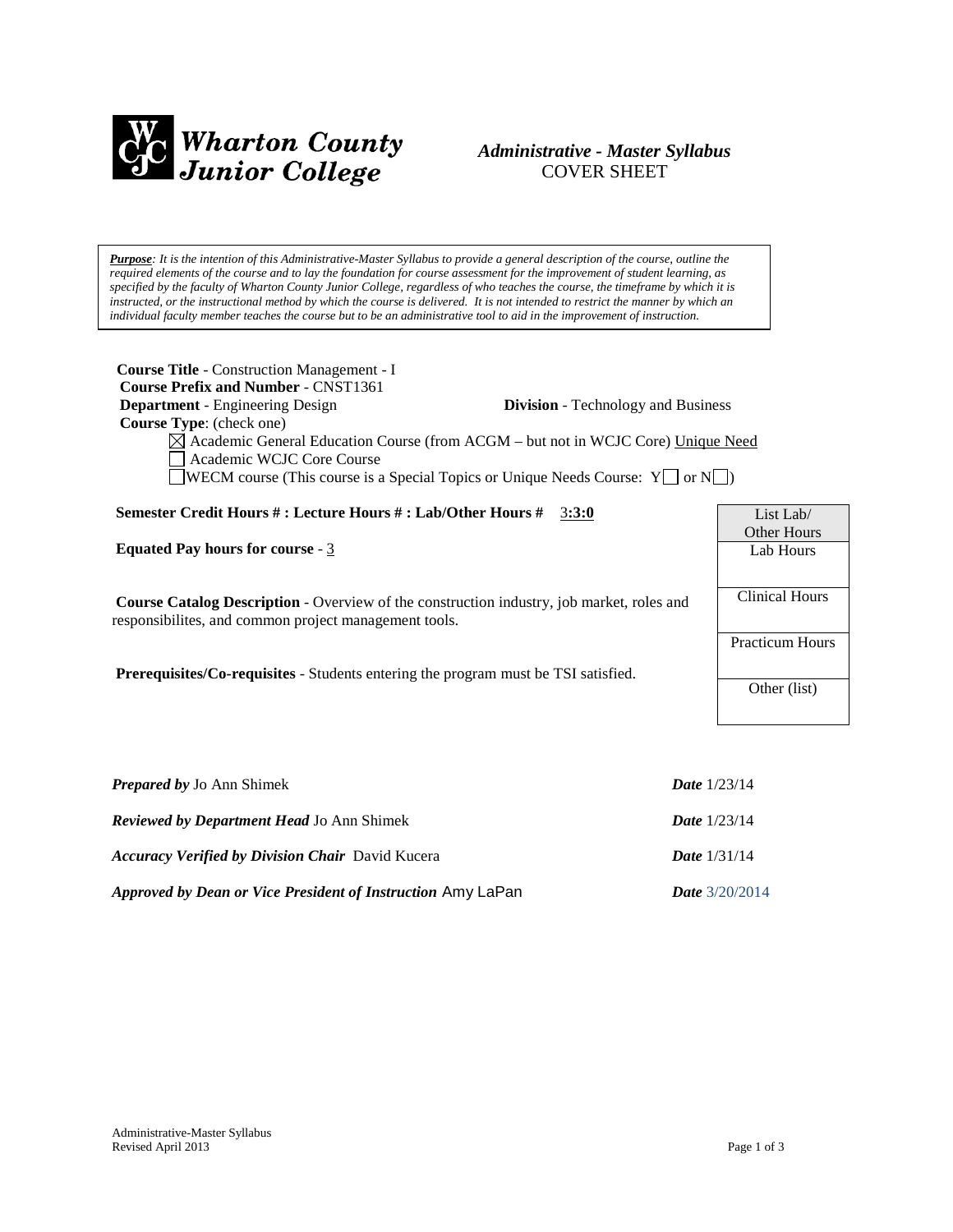

**I. Topical Outline** – Each offering of this course must include the following topics (be sure to include information regarding lab, practicum, clinical or other non-lecture instruction):

Introduction - Size and Sectors of the USA Construction Market Principals of Management Business Law - Formation of construction business Design Process Estimating Scheduling Procurement Ethics

#### **II. Course Learning Outcomes**

| <b>Learning Outcomes</b><br>Upon successful completion of this course, students<br>will:                                                                                                                                                                                                                                                                                                                                                                                           | <b>Methods of Assessment</b>                                                                |
|------------------------------------------------------------------------------------------------------------------------------------------------------------------------------------------------------------------------------------------------------------------------------------------------------------------------------------------------------------------------------------------------------------------------------------------------------------------------------------|---------------------------------------------------------------------------------------------|
| Upon the completion of the course students will demonstrate the<br>ability to:<br>Define terminology common to the construction management<br>industry<br>Demonstrate a comprehension of general principles of<br>management<br>Explain the role and responsibilities of all parties in the<br>construction industry<br>Assess selected project planning and control tools<br>Demonstrate the use of selected computer applications in CM<br>Evaluate safety concerns and protocol | Six quizzes<br>Daily average will count the equivalent of one test grade<br>(non-droppable) |

#### **III. Required Text(s), Optional Text(s) and/or Materials to be Supplied by Student.**

Construction Project Administration, by Edward R. Fisk, Wiley Publication Construction Project Management, by Gould and Joyce, Prentice Hall

#### **IV. Suggested Course Maximum** - 20

**V. List any specific spatial or physical requirements beyond a typical classroom required to teach the course**.

Projector, access to PowerPoint

**VI. Course Requirements/Grading System – Describe any course specific requirements such as research papers or reading assignments and the generalized grading format for the course**

Quizzes - 80% Final - 20%

Administrative-Master Syllabus Revised April 2013 Page 2 of 3